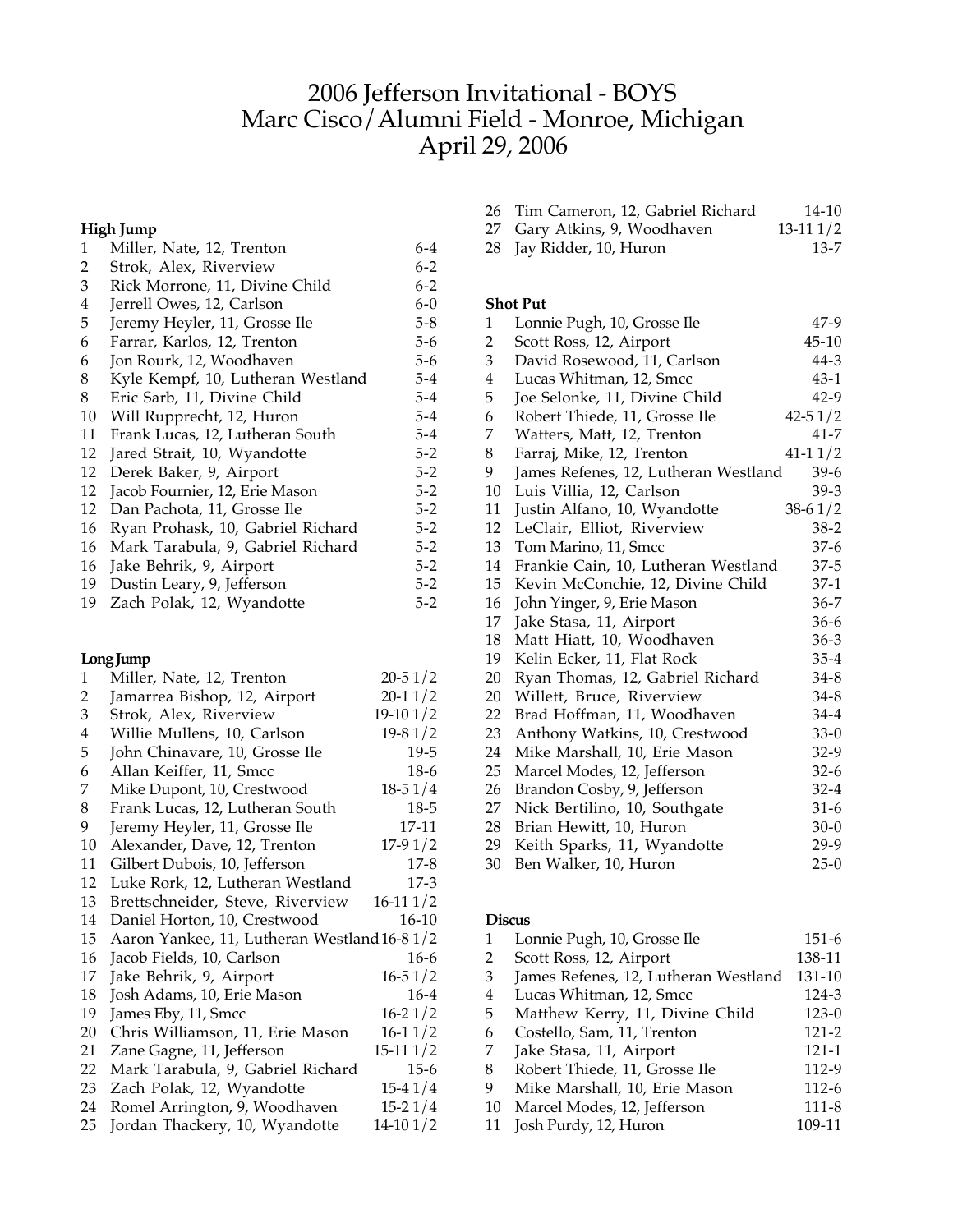| 12 | Anthony Watkins, 10, Crestwood              | 106-8     |
|----|---------------------------------------------|-----------|
| 13 | LeCalir, Elliot, Riverview                  | 104-11    |
| 14 | Wyan ThrowerB, 11, Wyandotte                | 104-2     |
| 15 | Jacob Tuomi-Galindez, 12, Lutheran Westland |           |
|    |                                             | 103-1     |
| 16 | Nick Bertilino, 10, Southgate               | 102-10    |
| 17 | David Hartford, 12, Erie Mason              | 102-7     |
| 18 | Kevin McConchie, 12, Divine Child           | 101-7     |
| 19 | Matt Tripp, 12, Woodhaven                   | $100 - 0$ |
| 20 | Micah Herbert, 12, Carlson                  | 100-0     |
| 21 | Matt Hiatt, 10, Woodhaven                   | $99-3$    |
| 22 | Farraj, Mike, 12, Trenton                   | 97-0      |
| 23 | Keith Thompson, 11, Flat Rock               | 95-10     |
| 24 | Billy Campbell, 11, Flat Rock               | $94 - 2$  |
| 25 | Everett Palmer, 11, Smcc                    | $93 - 7$  |
| 26 | Craig Miller, 9, Jefferson                  | 91-9      |
| 27 | Ryan Thomas, 12, Gabriel Richard            | $90 - 8$  |
| 28 | Brian Hewitt, 10, Huron                     | 68-10     |
| 29 | Wyan ThrowerB, 11, Wyandotte                | 54-10     |

## **3200m Relay**

| 1  | Erie Mason (Neal Mossing, Brandon Griffin, |         |
|----|--------------------------------------------|---------|
|    | Jeshiah Rodriguez, Alex Russeau)           | 8:29.9  |
| 2  | Airport                                    | 8:36.1  |
| 3  | Woodhaven                                  | 8:36.8  |
| 4  | Trenton                                    | 8:38.6  |
| 5  | Divine Child                               | 8:39.6  |
| 6  | Lutheran Westland                          | 8:51.4  |
| 7  | Riverview                                  | 8:57.6  |
| 8  | Smcc                                       | 8:58.1  |
| 9  | Carlson                                    | 9:05.5  |
| 10 | Grosse Ile                                 | 9:14.5  |
| 11 | Crestwood                                  | 9:25.1  |
| 12 | Jefferson                                  | 9:27.9  |
| 13 | Wyandotte                                  | 9:38.5  |
| 14 | Southgate                                  | 9:49.8  |
| 15 | Flat Rock                                  | 9:50.2  |
| 16 | Huron                                      | 10:18.6 |
|    | Gabriel Richard                            | DO      |
|    |                                            |         |

#### **110m High Hurdles**

|                | Round 1, Heat 1                     |       |  |  |  |
|----------------|-------------------------------------|-------|--|--|--|
| 1              | Strok, Alex, Riverview              | 16.1q |  |  |  |
| 2              | Kyle Ramthun, 11, Lutheran Westland | 17.3q |  |  |  |
| 3              | Lester France, 11, Flat Rock        | 17.4q |  |  |  |
| $\overline{4}$ | Tad Begley, 11, Erie Mason          | 18.5q |  |  |  |
| 5              | Drew Langton, 12, Smcc              | 19.4  |  |  |  |
| 6              | Brian Cagle, 11, Crestwood          | 19.7  |  |  |  |
| 7              | Alex Greca, 9, Woodhaven            | 20.8  |  |  |  |
|                | Round 1, Heat 2                     |       |  |  |  |
| 1              | Paul Rosin, 12, Lutheran Westland   | 16.7q |  |  |  |
| 2              | Lewis Owens, 12, Carlson            | 17.1q |  |  |  |
| 3              | Nick Malenfant, 11, Gabriel Richard | 17.7q |  |  |  |
| 4              | Laine Hicks, 11, Airport            | 18.4q |  |  |  |
| 5              | Alex Medley, 10, Jefferson          | 19.3  |  |  |  |

| 6                       | Kurt Lehmann, 10, Smcc              | 19.5  |
|-------------------------|-------------------------------------|-------|
| 7                       | Bobby Irwin, 9, Grosse Ile          | 20.8  |
|                         | Round 1, Heat 3                     |       |
| $\mathbf{1}$            | Mc Nally, Sean, 12, Trenton         | 16.4q |
| $\overline{2}$          | Rick Morrone, 11, Divine Child      | 16.5q |
| $\mathfrak{Z}$          | Dan Budzyn, 12, Wyandotte           | 17.7q |
| $\overline{\mathbf{4}}$ | Greg Shelton, 11, Grosse Ile        | 18.6q |
| 5                       | Dan Spagnol, 12, Southgate          | 20.3  |
| 6                       | Matt Debrunye, 10, Erie Mason       | 21.1  |
| 7                       | Bryan Ensch, 10, Huron              | 21.7  |
| 8                       | Mazen Youseff, 9, Crestwood         | 22.4  |
|                         | Round 1, Heat 4                     |       |
| $\mathbf{1}$            | Miller, Nate, 12, Trenton           | 15.7q |
| $\overline{2}$          | Dibrano, Alex, Riverview            | 17.0q |
| $\mathfrak{Z}$          | Derek Baker, 9, Airport             | 17.4q |
| $\overline{\mathbf{4}}$ | Seth Kelsey, 10, Wyandotte          | 17.7q |
| 5                       | Eric Sarb, 11, Divine Child         | 18.8  |
| 6                       | Zach Morgan, 10, Jefferson          | 21.1  |
| 7                       | Paul Botu, 12, Huron                | 21.7  |
|                         | Round 2, Heat 1                     |       |
| 1                       | Miller, Nate, 12, Trenton           | 15.8q |
| $\overline{2}$          | Paul Rosin, 12, Lutheran Westland   | 16.2q |
| $\mathfrak{Z}$          | Rick Morrone, 11, Divine Child      | 16.4q |
| $\overline{\mathbf{4}}$ | Kyle Ramthun, 11, Lutheran Westland | 16.6q |
| 5                       | Dan Budzyn, 12, Wyandotte           | 16.6  |
| 6                       | Lester France, 11, Flat Rock        | 17.5  |
| 7                       | Seth Kelsey, 10, Wyandotte          | 18.0  |
| 8                       | Greg Shelton, 11, Grosse Ile        | 18.2  |
|                         | Round 2, Heat 2                     |       |
| 1                       | Strok, Alex, Riverview              | 15.6q |
| $\overline{2}$          | Mc Nally, Sean, 12, Trenton         | 15.8q |
| $\mathfrak{Z}$          | Derek Baker, 9, Airport             | 16.4q |
| $\overline{\mathbf{4}}$ | Dibrano, Alex, Riverview            | 16.5  |
| 5                       | Lewis Owens, 12, Carlson            | 16.5  |
| 6                       | Nick Malenfant, 11, Gabriel Richard | 17.3  |
| 7                       | Laine Hicks, 11, Airport            | 17.4  |
| 8                       | Tad Begley, 11, Erie Mason          | 19.1  |
|                         | Final                               |       |
| 1                       | Mc Nally, Sean, 12, Trenton         | 15.2  |
| $\overline{2}$          | Miller, Nate, 12, Trenton           | 15.5  |
| 3                       | Strok, Alex, Riverview              | 15.6  |
| $\overline{\mathbf{4}}$ | Paul Rosin, 12, Lutheran Westland   | 16.1  |
| 5                       | Rick Morrone, 11, Divine Child      | 16.2  |
| 6                       | Derek Baker, 9, Airport             | 16.5  |
| 7                       | Kyle Ramthun, 11, Lutheran Westland | 16.6  |
| 8                       | Lewis Owens, 12, Carlson            | 19.2  |

# **100m Dash**

|    | Round 1, Heat 1                     |       |  |  |  |
|----|-------------------------------------|-------|--|--|--|
| 1  | Rick Anson, 11, Flat Rock           | 11.6q |  |  |  |
| 2  | Terpak, Kyle, Riverview             | 11.6q |  |  |  |
| 3  | Bouchard, Kam, 11, Trenton          | 11.7q |  |  |  |
| 4  | Aaron Yankee, 11, Lutheran Westland | 12.2  |  |  |  |
| -5 | Ed Long, 9, Erie Mason              | 12.9  |  |  |  |
| 6  | Ben White, 10, Huron                | 14 1  |  |  |  |
|    |                                     |       |  |  |  |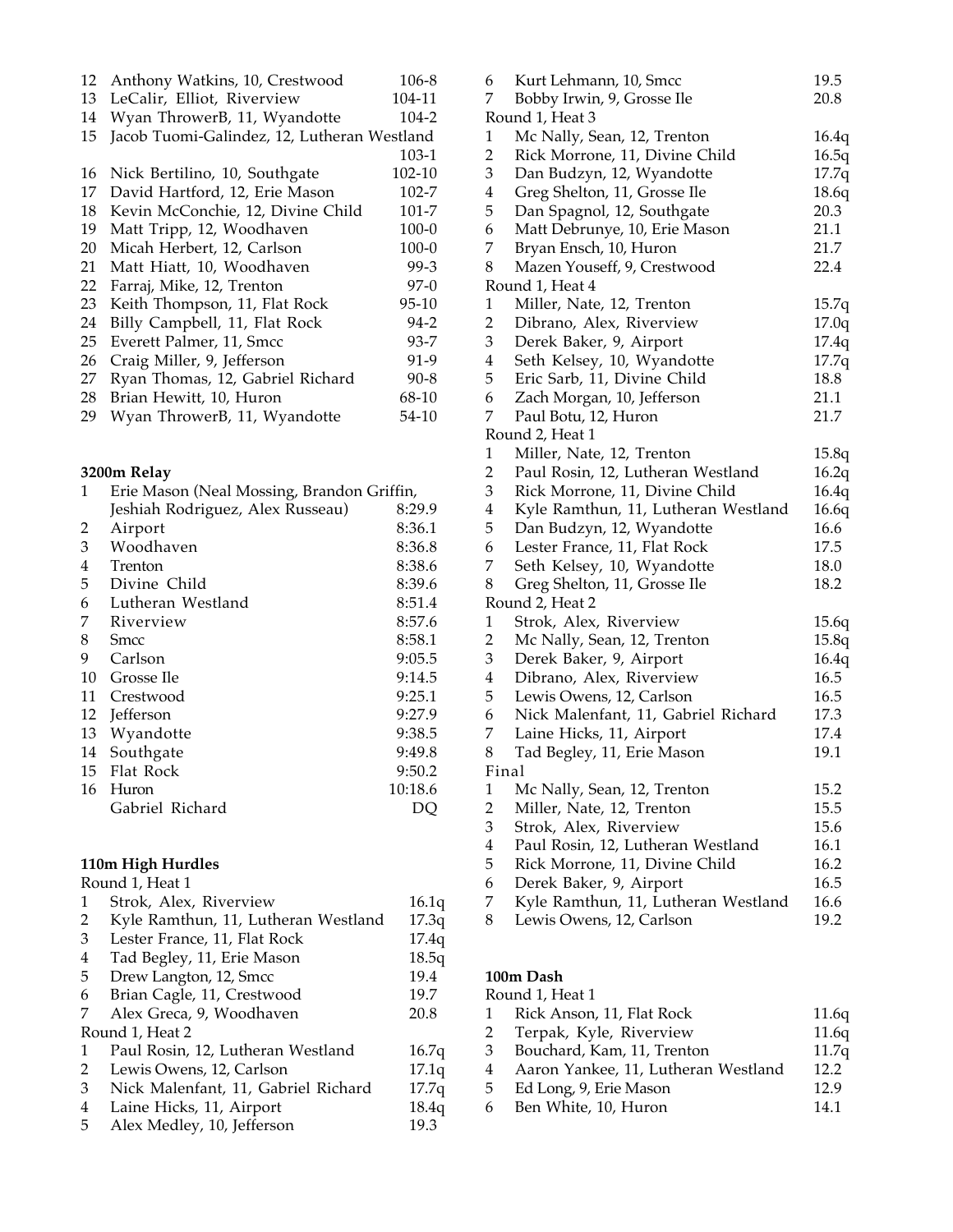|                         | Round 1, Heat 2                                    |                |
|-------------------------|----------------------------------------------------|----------------|
| $\mathbf{1}$            | Warner, Neal, 11, Trenton                          | 11.5q          |
| $\overline{2}$          | Jerrell Owes, 12, Carlson                          | 11.5q          |
| 3                       | Julian Jones, 10, Airport                          | 11.5q          |
| $\overline{\mathbf{4}}$ | Todd Walters, 10, Smcc                             | 11.6q          |
| 5                       | Brandon Ross, 11, Lutheran Westland                | 12.3           |
| 6                       | Robert Cichy, 12, Erie Mason                       | 12.4           |
| 7                       | Charles Grimm, 12, Huron                           | 14.1           |
|                         | Round 1, Heat 3                                    |                |
| $\mathbf{1}$            | Mike Brandi, 12, Divine Child                      | 11.6q          |
| $\overline{2}$          | Markham, Adam, Riverview                           | 11.6q          |
| 3                       | Andrew Mendek, 12, Carlson                         | 11.8q          |
| $\overline{\mathbf{4}}$ | Garrett Atkins, 9, Woodhaven                       | 12.2           |
| 5                       | Dejon Parker, 9, Flat Rock                         | 12.3           |
| 6                       | Josh Libkie, 10, Grosse Ile                        | 12.6           |
|                         | Round 1, Heat 4                                    |                |
| $\mathbf{1}$            | Jamarrea Bishop, 12, Airport                       | 11.4q          |
| $\overline{2}$          | Anthony Ball, 11, Divine Child                     | 11.8q          |
| 3                       | Nick Echartea, 9, Crestwood                        | 11.9q          |
| $\overline{\mathbf{4}}$ | Shawn Owens, 12, Woodhaven                         | 12.4           |
| 5                       | Tim Lauth, 9, Gabriel Richard                      | 12.8           |
| 6                       | Gilbert Dubois, 10, Jefferson                      | 12.9           |
|                         | Round 1, Heat 5                                    |                |
| $\mathbf{1}$            | Jeremy Nicholson, 12, Crestwood                    |                |
| $\overline{2}$          | Don McEachran, 11, Grosse Ile                      | 11.8q<br>11.9q |
| 3                       | Matt Chamberlain, 11, Jefferson                    | 12.0q          |
| $\overline{4}$          | Jared Strait, 10, Wyandotte                        | 12.3           |
| 5                       |                                                    | 12.4           |
| 6                       | Ryan Prohaska, 10, Gabriel Richard                 | 12.4           |
|                         | Joey Weilnau, 9, Lutheran South<br>Round 2, Heat 1 |                |
| $\mathbf{1}$            |                                                    |                |
|                         | Jamarrea Bishop, 12, Airport                       | 11.0q          |
| $\overline{c}$<br>3     | Bouchard, Kam, 11, Trenton                         | 11.1q          |
| $\overline{4}$          | Terpak, Kyle, Riverview                            | 11.1q          |
|                         | Mike Brandi, 12, Divine Child                      | 11.2q          |
| 5                       | Jerrell Owes, 12, Carlson                          | 11.4           |
| 6<br>7                  | Todd Walters, 10, Smcc                             | 11.4           |
| 8                       | Matt Chamberlain, 11, Jefferson                    | 12.0           |
|                         | Andrew Mendek, 12, Carlson                         | 12.4           |
|                         | Round 2, Heat 2                                    |                |
| $\mathbf{1}$            | Warner, Neal, 11, Trenton                          | 11.4q          |
| $\overline{c}$<br>3     | Don McEachran, 11, Grosse Ile                      | 11.4q          |
|                         | Markham, Adam, Riverview                           | 11.4q          |
| $\overline{4}$          | Anthony Ball, 11, Divine Child                     | 11.5q          |
| 5                       | Julian Jones, 10, Airport                          | 11.5           |
| 6                       | Rick Anson, 11, Flat Rock                          | 11.6           |
| 7                       | Nick Echartea, 9, Crestwood                        | 12.2           |
| Final                   |                                                    |                |
| 1                       | Terpak, Kyle, Riverview                            | 10.60          |
|                         |                                                    | Meet Record    |
| 2                       | Bouchard, Kam, 11, Trenton                         | 11.00          |
| 3                       | Jamarrea Bishop, 12, Airport                       | 11.0           |
| $\bf 4$                 | Anthony Ball, 11, Divine Child                     | 11.20          |
| 5                       | Mike Brandi, 12, Divine Child                      | 11.20          |
| 6                       | Markham, Adam, Riverview                           | 11.3           |
| 7                       | Warner, Neal, 11, Trenton                          | 11.4           |
| 7                       | Don McEachran, 11, Grosse Ile                      | 11.4           |

# **800m Relay**

| 1  | Carlson (Jerrell Owes, Quentin Hines, |             |                |
|----|---------------------------------------|-------------|----------------|
|    | Willie Mullens, David Cash)           | 1:32.0      | H <sub>3</sub> |
|    |                                       | Meet Record |                |
| 2  | Divine Child                          | 1:33.9      | H <sub>3</sub> |
| 3  | Trenton                               | 1:34.3      | $H_3$          |
| 4  | Airport                               | 1:34.7      | $H_3$          |
| 5  | Riverview                             | 1:36.5 H3   |                |
| 6  | Lutheran Westland                     | 1:36.6 H3   |                |
| 7  | Woodhaven                             | 1:37.4 H3   |                |
| 8  | Wyandotte                             | 1:39.00     | H <sub>2</sub> |
| 9  | Flat Rock                             | 1:39.01     | H <sub>2</sub> |
| 10 | Gabriel Richard                       | 1:39.90     | H <sub>2</sub> |
| 11 | Jefferson                             | 1:40.10     | H <sub>2</sub> |
| 12 | <b>Smcc</b>                           | 1:41.20     | H <sub>2</sub> |
| 13 | Grosse Ile                            | 1:43.0      | H1             |
| 14 | Huron                                 | 1:47.4      | H1             |
| 15 | Crestwood                             | 1:49.4      | H3             |
|    |                                       |             |                |

## **1600m Run**

| 1                       | Willie Dague, 12, Jefferson          | 4:33.4 | H <sub>2</sub> |
|-------------------------|--------------------------------------|--------|----------------|
| $\overline{2}$          | Sam Breen, 12, Woodhaven             | 4:40.1 | H <sub>2</sub> |
| 3                       | Brandon Griffin, 11, Erie Mason      | 4:41.8 | H <sub>2</sub> |
| $\overline{\mathbf{4}}$ | Alex Russeau, 11, Erie Mason         | 4:43.4 | H <sub>2</sub> |
| 5                       | Jake Radcliffe, 11, Grosse Ile       | 4:44.3 | H <sub>2</sub> |
| 6                       | Abdo Harby, 12, Crestwood            | 4:45.1 | H <sub>2</sub> |
| 7                       | Dunn, Mike, 10, Trenton              | 4:47.4 | H <sub>2</sub> |
| 8                       | Jim Rund, 12, Divine Child           | 4:49.7 | H <sub>2</sub> |
| 9                       | Spencer Lyle, 9, Lutheran Westland   | 4:51.8 | H <sub>2</sub> |
| 10                      | Frank Lucas, 12, Lutheran South      | 4:52.8 | H <sub>2</sub> |
| 11                      | Josh Brent, 10, Smcc                 | 4:53.0 | H <sub>2</sub> |
| 12                      | Bobby Voss, 12, Crestwood            | 4:53.5 | H <sub>2</sub> |
| 13                      | Matthew Nedwicki, 10, Divine Child   | 4:55.2 | H <sub>2</sub> |
| 14                      | Gary Brownell, 10, Woodhaven         | 4:56.2 | H1             |
| 15                      | Brian Harras, 11, Smcc               | 4:56.9 | H <sub>2</sub> |
| 16                      | Smith, Joey, 11, Trenton             | 5:00.2 | H <sub>2</sub> |
| 17                      | Dan Savel, 12, Airport               | 5:01.7 | H <sub>2</sub> |
| 18                      | Danny Milantoni, 10, Gabriel Richard | 5:02.3 | H <sub>2</sub> |
| 19                      | Jim Abrams, 10, Jefferson            | 5:04.1 | H <sub>2</sub> |
| 20                      | Grant Rollet, 11, Airport            | 5:05.5 | H1             |
| 21                      | Matt Rosen, 12, Carlson              | 5:05.8 | H <sub>2</sub> |
| 22                      | Ryan Dedo, 11, Gabriel Richard       | 5:06.2 | H1             |
| 23                      | Steve Schmit, 12, Lutheran Westland  | 5:08.8 | H1             |
| 24                      | Billy Bennett, 11, Grosse Ile        | 5:09.4 | H1             |
| 25                      | Jerry Boggess, 11, Wyandotte         | 5:13.0 | H1             |
| 26                      | Maloney, 11, Wyandotte               | 5:14.3 | H1             |
| 27                      | Byron Lewis, 11, Huron               | 5:15.4 | H1             |
| 28                      | Oliver Mukangalambe, 12, Southgate   | 5:34.1 | H1             |
| 29                      | Paul Botu, 12, Huron                 | 5:43.2 | H1             |
| 30                      | Stewart, Eric, Riverview             | 5:46.2 | H1             |
| 31                      | Justin Brennan, 9, Southgate         | 5:47.4 | H1             |
| 32                      | Tyrese Berry, 9, Inkster             | 5:54.0 | H1             |
| 33                      | Kevele Moreland, 10, Inkster         | 5:57.5 | H1             |
|                         |                                      |        |                |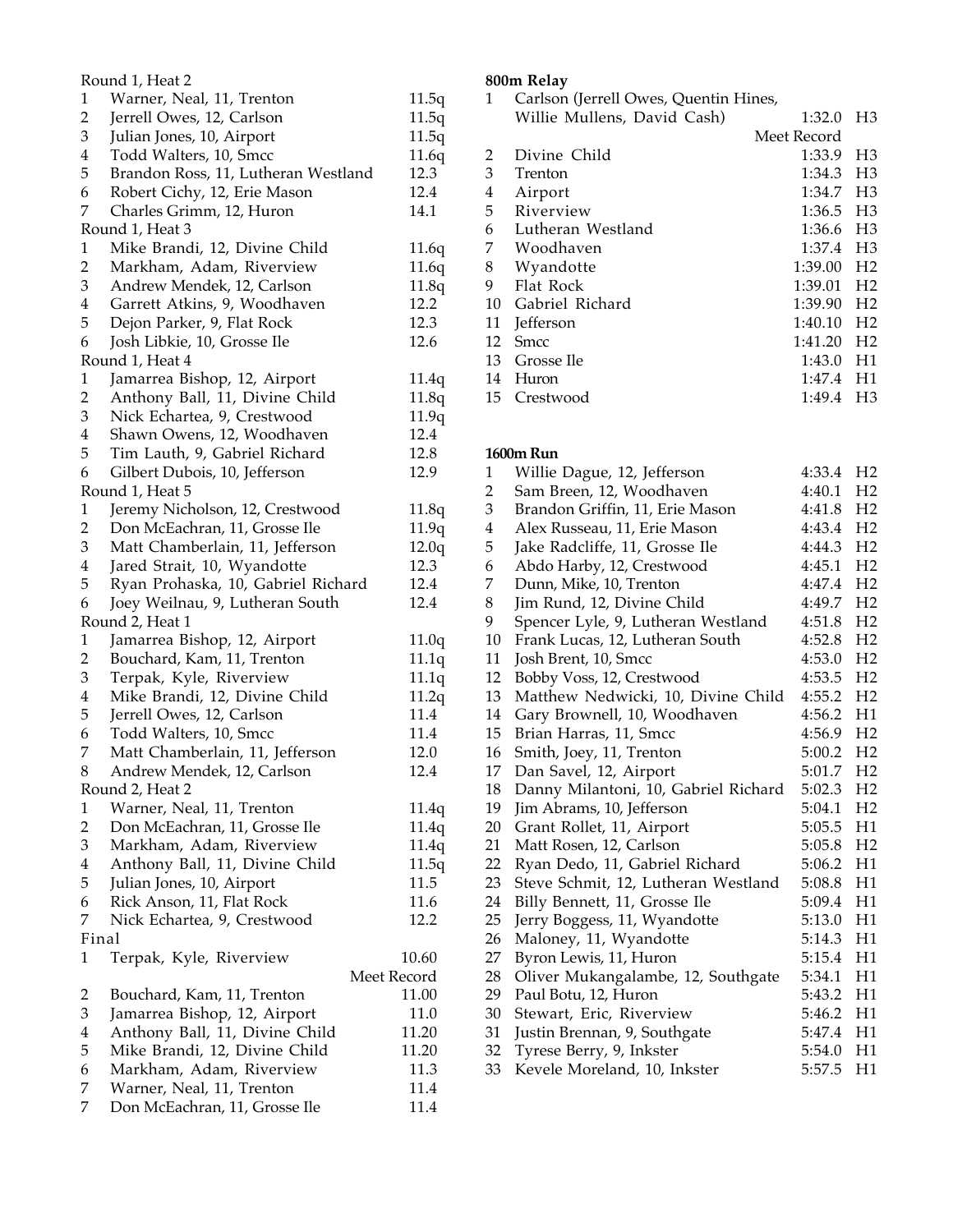| 400m Relay |                   |                     |                |  |  |
|------------|-------------------|---------------------|----------------|--|--|
| 1          | Divine Child)     | 45.5                | H <sub>3</sub> |  |  |
| 2          | Trenton           | 46.7 H <sub>3</sub> |                |  |  |
| 3          | Carlson           | 47.1                | H <sub>2</sub> |  |  |
| 4          | Riverview         | 47.2                | H3             |  |  |
| 5          | Wyandotte         | 47.3 H3             |                |  |  |
| 6          | Flat Rock         | 47.6 H3             |                |  |  |
| 7          | Lutheran Westland | 47.7 H <sub>2</sub> |                |  |  |
| 8          | Inkster           | 48.1                | H1             |  |  |
| 9          | Grosse Ile        | 48.2 H <sub>2</sub> |                |  |  |
| 10         | Smcc              | 48.3 H <sub>2</sub> |                |  |  |
| 11         | Gabriel Richard   | 48.8                | H3             |  |  |
| 12         | <b>Jefferson</b>  | 49.1                | H <sub>2</sub> |  |  |
| 13         | Erie Mason        | 49.4                | H <sub>2</sub> |  |  |
|            | 14 Woodhaven      | 49.8                | H <sub>2</sub> |  |  |
| 15         | Huron             | 51.4                | H1             |  |  |

### **Meter Dash**

| $\mathbf{1}$   | Jon McDonald, 12, Divine Child       | 53.0       | H4             | 25             | Alex     |
|----------------|--------------------------------------|------------|----------------|----------------|----------|
| $\overline{c}$ | Jordan Miles, 10, Woodhaven          | 53.2       | H <sub>4</sub> | 26             | Dan :    |
| 3              | Jeshiah Rodriguez, 11, Erie Mason    | 53.9       | H <sub>2</sub> | 27             | Maze     |
| $\overline{4}$ | Josh Palka, 11, Lutheran Westland    | 54.0       | H <sub>4</sub> | 28             | Bryai    |
| 4              | Austin Lipowski, 10, Erie Mason      | 54.0       | H <sub>3</sub> | 29             | Ben J    |
| 6              | Ryan Rochester, 12, Wyandotte        | 54.7       | H <sub>3</sub> |                | Leste    |
| 7              | Dan Hoehn, 12, Divine Child          | 54.8       | H4             |                |          |
| 7              | Papke, Kyle, 12, Trenton             | 54.8       | H <sub>3</sub> |                |          |
| 9              | Phil Moore, 11, Inkster              | 55.0       | H <sub>2</sub> |                | 800m Run |
| 10             | Mike Solak, 11, Airport              | 55.1       | H <sub>3</sub> | $\mathbf{1}$   | Nick     |
| 11             | Willie Mullens, 10, Carlson          | 55.2       | H4             | $\overline{2}$ | Aaro     |
| 12             | Tim Cameron, 12, Gabriel Richard     | 55.3       | H <sub>3</sub> | 3              | Neal     |
| 12             | Rob Considine, 12, Lutheran Westland | 55.3       | H <sub>3</sub> | 4              | Brano    |
| 14             | Wellman, Nolan, 10, Trenton          | 55.6       | H <sub>4</sub> | 5              | Mattl    |
| 15             | Josh Danilowicz, 12, Woodhaven       | 56.3       | H <sub>2</sub> | 6              | Andy     |
| 16             | David Cash, 12, Carlson              | 56.8       | H <sub>4</sub> | 7              | Robe     |
| 17             | R. Williams, 10, Airport             | 57.3       | H1             | 8              | Marti    |
| 18             | Joey Stephens, 12, Crestwood         | 57.5       | H <sub>3</sub> | 9              | Kyle     |
| 19             | Sam Peters, 12, Gabriel Richard      | 57.6       | H <sub>2</sub> | 10             | Brian    |
| 20             | James Wright, 11, Flat Rock          | 58.2       | H1             | 11             | Mille    |
| 21             | Mike Marcon, 10, Flat Rock           | 58.3       | H <sub>2</sub> | 12             | Danr     |
| 22             | Aaron Curry, 9, Jefferson            | 58.6       | H1             | 13             | Franl    |
| 23             | Dan Pachota, 11, Grosse Ile          | 59.0       | H <sub>3</sub> | 14             | Josh (   |
| 23             | Dan Atwater, 10, Smcc                | 59.0       | H <sub>2</sub> | 15             | Neil     |
| 25             | Ali Mirza, 10, Crestwood             | 59.2       | H <sub>2</sub> | 16             | Joe R    |
| 26             | Nick Martinez, 9, Wyandotte          | 60.0       | H1             | 17             | Dan l    |
| 27             | Prentiss Rachal, 10, Inkster         | 60.5       | H <sub>2</sub> | 18             | Bend     |
| 28             | Carl Neely, 10, Jefferson            | 61.1       | H1             | 19             | Mike     |
| 29             | Garrison, Jason, Riverview           | 88.8       | H1             | 20             | Rand     |
|                | Ken Marshall, 10, Huron              | <b>DNF</b> | H1             | 21             | Mike     |
|                |                                      |            |                | 22             | Kory     |
|                |                                      |            |                | 23             | Josht    |
|                | 300m Int Hurdles                     |            |                | 24             | Donc     |
| $\mathbf{1}$   | Jerrell Owes, 12, Carlson            | 41.0       | H <sub>4</sub> | 25             | Malc     |
| $\overline{c}$ | Mc Nally, Sean, 12, Trenton          | 41.2       | H <sub>4</sub> | 26             | Kyle     |
| 3              | Paul Rosin, 12, Lutheran Westland    | 41.3       | H <sub>4</sub> | 27             | Jacob    |
| 4              | Dan Budzyn, 12, Wyandotte            | 41.4       | H <sub>4</sub> | 28             | Tyres    |

5 Lewis Owens, 12, Carlson 42.0

|                | 6  | Laine Hicks, 11, Airport            | 42.9 | H4             |
|----------------|----|-------------------------------------|------|----------------|
| H3             | 7  | Miller, Nate, 12, Trenton           | 43.0 | H <sub>4</sub> |
| H3             | 8  | Kyle Ramthun, 11, Lutheran Westland | 43.1 | H <sub>4</sub> |
| H <sub>2</sub> | 9  | Derek Baker, 9, Airport             | 44.3 | H <sub>3</sub> |
| H3             | 10 | Greg Shelton, 11, Grosse Ile        | 44.5 | H <sub>3</sub> |
| H3             | 11 | Seth Kelsey, 10, Wyandotte          | 45.2 | H <sub>3</sub> |
| H3             | 12 | Nick Malenfant, 11, Gabriel Richard | 46.0 | H <sub>3</sub> |
| H <sub>2</sub> | 13 | Rick Morrone, 11, Divine Child      | 46.3 | H <sub>3</sub> |
| H1             | 14 | Brian Cagle, 11, Crestwood          | 46.8 | H <sub>3</sub> |
| H <sub>2</sub> | 15 | C J. Demmer, 11, Divine Child       | 47.1 | H <sub>3</sub> |
| H <sub>2</sub> | 16 | Kurt Lehmann, 10, Smcc              | 47.7 | H <sub>2</sub> |
| H <sub>3</sub> | 16 | Drew Langton, 12, Smcc              | 47.7 | H <sub>2</sub> |
| H <sub>2</sub> | 18 | Miles Bell, 10, Erie Mason          | 47.8 | H <sub>3</sub> |
| H <sub>2</sub> | 19 | Zach Morgan, 10, Jefferson          | 48.1 | H <sub>2</sub> |
| H <sub>2</sub> | 20 | Josh Adams, 10, Erie Mason          | 49.1 | H <sub>2</sub> |
| H1             | 21 | Jacari Johnson, 11, Flat Rock       | 50.6 | H <sub>2</sub> |
|                | 21 | Bobby Irwin, 9, Grosse Ile          | 50.6 | H1             |
|                | 23 | Ryan Breen, 12, Woodhaven           | 51.4 | H1             |
|                | 24 | Alex Medley, 10, Jefferson          | 51.5 | H <sub>2</sub> |
| H4             | 25 | Alex Greca, 9, Woodhaven            | 51.8 | H1             |
| H4             | 26 | Dan Spagnol, 12, Southgate          | 52.1 | H1             |
| H <sub>2</sub> | 27 | Mazen Youseff, 9, Crestwood         | 52.4 | H <sub>2</sub> |
| H4             | 28 | Bryan Ensch, 10, Huron              | 52.6 | H1             |
| H <sub>3</sub> | 29 | Ben White, 10, Huron                | 52.8 | H1             |
| H3             |    | Lester France, 11, Flat Rock        | DNF  | H1             |

| H3             | $\mathbf{1}$ | Nick Agosti, 11, Divine Child        | 2:04.6 | H <sub>2</sub> |
|----------------|--------------|--------------------------------------|--------|----------------|
| H4             | 2            | Aaron Halstead, 12, Airport          | 2:05.9 | H <sub>2</sub> |
| H <sub>3</sub> | 3            | Neal Mossing, 12, Erie Mason         | 2:06.9 | H <sub>2</sub> |
| H <sub>3</sub> | 4            | Brandon Griffin, 11, Erie Mason      | 2:07.2 | H <sub>2</sub> |
| H4             | 5            | Matthews, Tony, Riverview            | 2:08.0 | H <sub>2</sub> |
| H <sub>2</sub> | 6            | Andy Bilbrey, 11, Airport            | 2:08.1 | H <sub>2</sub> |
| H4             | 7            | Robert Knudsen, 12, Woodhaven        | 2:08.4 | H <sub>2</sub> |
| H1             | 8            | Martin, Spenser, 11, Trenton         | 2:09.6 | H <sub>2</sub> |
| H <sub>3</sub> | 9            | Kyle Lanigan, 10, Woodhaven          | 2:13.4 | H <sub>2</sub> |
| H <sub>2</sub> | 10           | Brian Harras, 11, Smcc               | 2:13.7 | H1             |
| H1             | 11           | Miller, Will, 10, Trenton            | 2:14.0 | H <sub>2</sub> |
| H <sub>2</sub> | 12           | Danny Milantoni, 10, Gabriel Richard | 2:14.8 | H <sub>2</sub> |
| H1             | 13           | Frank Lucas, 12, Lutheran South      | 2:15.1 | H <sub>2</sub> |
| H <sub>3</sub> | 14           | Josh Chuba, 10, Carlson              | 2:19.0 | H1             |
| H <sub>2</sub> | 15           | Neil Ganshorn, 12, Crestwood         | 2:19.1 | H <sub>2</sub> |
| H <sub>2</sub> | 16           | Joe Ruiz, 11, Gabriel Richard        | 2:20.1 | H1             |
| H1             | 17           | Dan Budzyn, 12, Wyandotte            | 2:21.9 | H1             |
| H <sub>2</sub> | 18           | Bendix Duker, 10, Southgate          | 2:22.3 | H <sub>2</sub> |
| H1             | 19           | Mike Greening, 10, Lutheran Westland | 2:23.8 | H1             |
| H1             | 20           | Randy Williams, 10, Jefferson        | 2:24.7 | H1             |
| H1             | 21           | Mike Berns, 9, Smcc                  | 2:26.5 | H1             |
|                | 22           | Kory Hogan, 10, Jefferson            | 2:27.4 | H1             |
|                | 23           | Joshua Williams, 10, Inkster         | 2:28.1 | H1             |
|                | 24           | Donovan Yesnach, 10, Wyandotte       | 2:28.4 | H1             |
| H4             | 25           | Malcomson, Evyn, Riverview           | 2:30.6 | H1             |
| H <sub>4</sub> | 26           | Kyle Cox, 10, Huron                  | 2:31.6 | H1             |
| H4             | 27           | Jacob Courter, 10, Lutheran South    | 2:32.6 | H1             |
| H4             | 28           | Tyrese Berry, 9, Inkster             | 2:33.8 | H1             |
| H4             | 29           | Billy Driscoll, 11, Flat Rock        | 2:35.0 | H1             |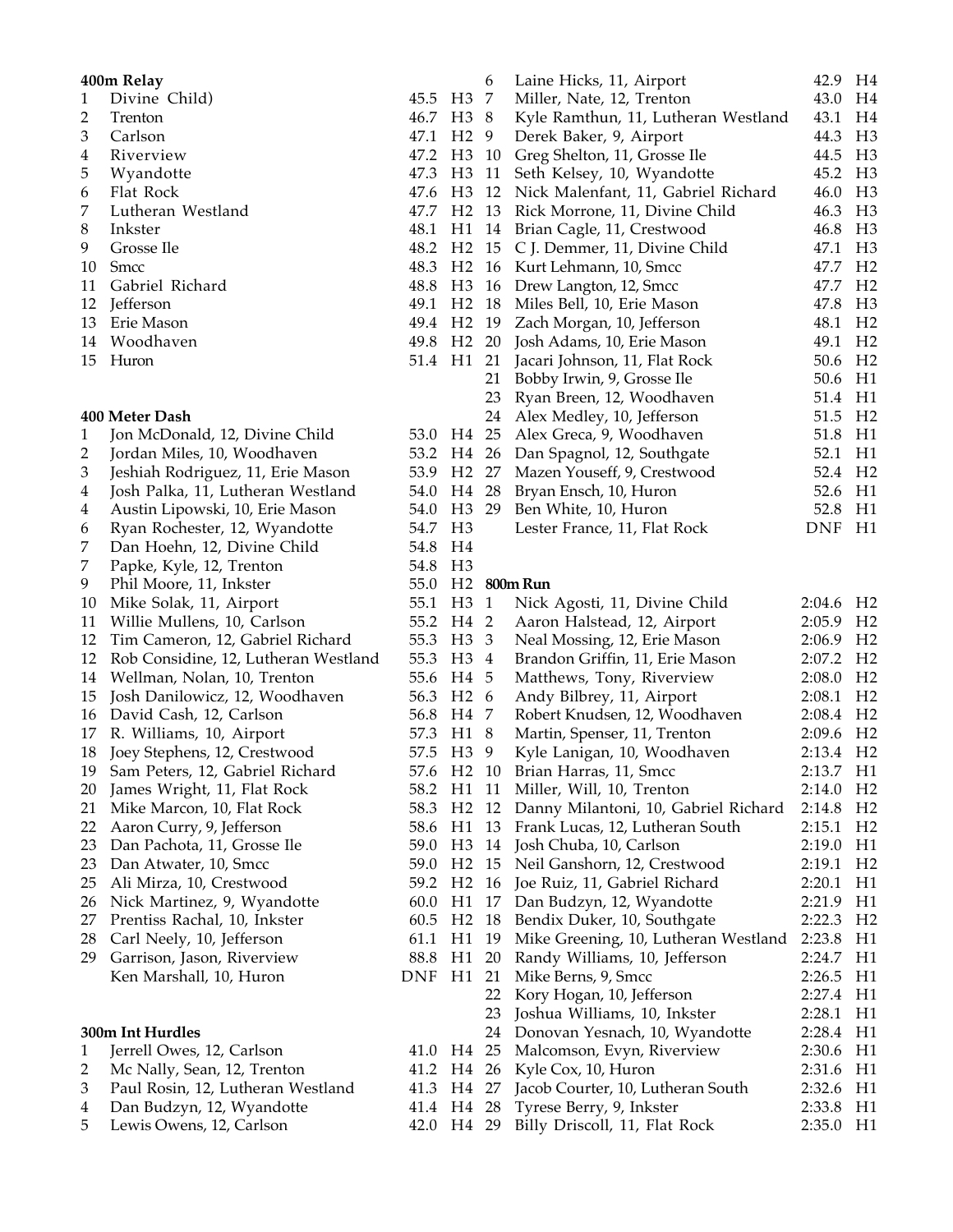|  | 2:49.5 H1 6 Wellman, Nolan, 10, Trenton |  |
|--|-----------------------------------------|--|
|--|-----------------------------------------|--|

## **200m Dash**

|                         | Round 1, Heat 1                  |       |
|-------------------------|----------------------------------|-------|
| 1                       | Todd Walters, 10, Smcc           | 23.4q |
| $\overline{c}$          | David Cash, 12, Carlson          | 23.6q |
| 3                       | Daniel Horton, 10, Crestwood     | 23.8q |
| $\overline{4}$          | Dan Hoehn, 12, Divine Child      | 24.3q |
| 5                       | Austin Lipowski, 10, Erie Mason  | 24.3  |
| 6                       | Jordan Thackery, 10, Wyandotte   | 25.0  |
| 7                       | Bryan Ferris, Woodhaven          | 26.5  |
|                         | Round 1, Heat 2                  |       |
| $\mathbf{1}$            | Jordan Miles, 10, Woodhaven      | 23.5q |
| $\overline{2}$          | Petersen, Zachary, Riverview     | 23.8q |
| 3                       | Jeremy Nicholson, 12, Crestwood  | 24.7q |
| $\overline{4}$          | N Persondek, Wyandotte           | 25.2q |
| 5                       | Mike Dean, 11, Huron             | 25.3  |
| 6                       | Dustin Leary, 9, Jefferson       | 26.3  |
|                         | Round 1, Heat 3                  |       |
| 1                       | Quentin Hines, 10, Carlson       | 23.1q |
| $\overline{2}$          | Wellman, Nolan, 10, Trenton      | 24.0q |
| 3                       | Joe Peeples, 12, Gabriel Richard | 24.2q |
| $\overline{4}$          | Matt Chamberlain, 11, Jefferson  | 24.3q |
| 5                       | Tristin Davis, 9, Erie Mason     | 24.8  |
|                         | Round 1, Heat 4                  |       |
| $\mathbf{1}$            | Anthony Ball, 11, Divine Child   | 23.6q |
| $\overline{c}$          | Bouchard, Kam, 11, Trenton       | 23.6q |
| 3                       | Feras Muheisen, 11, Flat Rock    | 24.2q |
| $\overline{4}$          | Donnie Graves, 12, Airport       | 24.5q |
| 5                       | Aaron Wells, 12, Inkster         | 24.7  |
| 6                       | Paul Kudla, 10, Gabriel Richard  | 24.8  |
| 7                       | Joey Weilnau, 9, Lutheran South  | 31.3  |
|                         | Round 2, Heat 1                  |       |
| 1                       | Anthony Ball, 11, Divine Child   | 23.1q |
| $\overline{c}$          | David Cash, 12, Carlson          | 23.2q |
| 3                       | Quentin Hines, 10, Carlson       | 23.4q |
| $\overline{4}$          | Wellman, Nolan, 10, Trenton      | 23.5q |
| 5                       | Daniel Horton, 10, Crestwood     | 23.8  |
| 6                       | Dan Hoehn, 12, Divine Child      | 24.2  |
| 7                       | Jeremy Nicholson, 12, Crestwood  | 24.6  |
| $\, 8$                  | N Persondek, Wyandotte           | 25.6  |
|                         | Round 2, Heat 2                  |       |
| $\mathbf{1}$            | Bouchard, Kam, 11, Trenton       | 23.1q |
| $\overline{c}$          | Jordan Miles, 10, Woodhaven      | 23.3q |
| 3                       | Todd Walters, 10, Smcc           |       |
| $\bf 4$                 | Petersen, Zachary, Riverview     | 23.5q |
| 5                       |                                  | 23.9q |
|                         | Joe Peeples, 12, Gabriel Richard | 24.0  |
| 6                       | Feras Muheisen, 11, Flat Rock    | 24.2  |
| 7                       | Matt Chamberlain, 11, Jefferson  | 24.5  |
| 8                       | Donnie Graves, 12, Airport       | 25.3  |
|                         | Final                            |       |
| $\mathbf{1}$            | Anthony Ball, 11, Divine Child   | 22.9  |
| $\overline{2}$          | Jordan Miles, 10, Woodhaven      | 23.0  |
| 3                       | Bouchard, Kam, 11, Trenton       | 23.1  |
| $\overline{\mathbf{4}}$ | David Cash, 12, Carlson          | 23.2  |
| 5                       | Quentin Hines, 10, Carlson       | 23.5  |

|  | Wellman, Nolan, 10, Trenton | 23.6 |
|--|-----------------------------|------|
|  | Todd Walters, 10, Smcc      | 23.7 |

## **3200m Run**

|    | Willie Dague, 12, Jefferson    | 9:58.0  |
|----|--------------------------------|---------|
| 2  | Alex Russeau, 11, Erie Mason   | 10:07.0 |
| 3  | Sam Breen, 12, Woodhaven       | 10:08.0 |
| 4  | Jake Radcliffe, 11, Grosse Ile | 10:10.8 |
| 5  | Abdo Harby, 12, Crestwood      | 10:24.5 |
| 6  | Gary Brownell, 10, Woodhaven   | 10:25.8 |
| 7  | Josh Brent, 10, Smcc           | 10:26.6 |
| 8  | Dunn, Mike, 10, Trenton        | 10:34.1 |
| 9  | Bobby Voss, 12, Crestwood      | 10:40.4 |
| 10 | Justin Trychel, 9, Erie Mason  | 10:41.0 |

## **1600m Relay**

| 1                       | Carlson (Lewis Owens, Willie Mullens, |                         |                |
|-------------------------|---------------------------------------|-------------------------|----------------|
|                         | David Cash, Quentin Hines)            | 3:39.0                  | H <sub>3</sub> |
| 2                       | Woodhaven                             | 3:40.0                  | H <sub>2</sub> |
| 3                       | Erie Mason                            | 3:40.1                  | H <sub>3</sub> |
| $\overline{\mathbf{4}}$ | Trenton                               | 3:40.7                  | H <sub>3</sub> |
| 5                       | Airport                               | $3:41.6$ H <sub>3</sub> |                |
| 6                       | Lutheran Westland                     | 3:42.6 H3               |                |
| 7                       | Wyandotte                             | 3:46.3 H3               |                |
| 8                       | Jefferson                             | 3:51.5                  | H <sub>2</sub> |
| 9                       | Crestwood                             | $3:52.9$ H <sub>2</sub> |                |
| 10                      | Gabriel Richard                       | $3:53.1$ H <sub>3</sub> |                |
| 11                      | Inkster                               | 3:53.4 H <sub>2</sub>   |                |
| 12                      | Grosse Ile                            | 3:53.6                  | H <sub>2</sub> |
| 13                      | Divine Child                          | 3:54.1                  | H <sub>3</sub> |
| 14                      | <b>Smcc</b>                           | 3:54.5                  | H <sub>2</sub> |
|                         | 15 Huron                              | 4:21.5 H <sub>2</sub>   |                |
| 16                      | Southgate                             | 10:00.0                 | H1             |

- TEAM SCORES AFTER 16 EVENTS
- Scored 10-8-6-5-4-3-2-1
- Discus, Long Jump, 1600m Run, 3200m Relay,
- 110m High Hurdles, High Jump, Shot Put, 400m Relay,
- Meter Dash, 800m Run, 200m Dash, 300m Int Hurdles,
- 3200m Run, 1600m Relay, 800m Relay, 100m Dash

| PLACE         | TEAM                    | <b>POINTS</b> |
|---------------|-------------------------|---------------|
| $\mathcal{P}$ | Trenton                 | 104.5         |
| 3T            | Divine Child<br>Airport | 82.0<br>66.0  |
| 3T            | Carlson                 | 66.0          |
| 5             | Erie Mason              | 56.5          |
| 6             | Woodhaven               | 53.5          |
| 7             | Riverview               | 48.0          |
| 8             | Grosse Ile              | 42.5          |
| 9             | Lutheran Westland       | 36.0          |
| 10            | <b>Jefferson</b>        | 21.           |